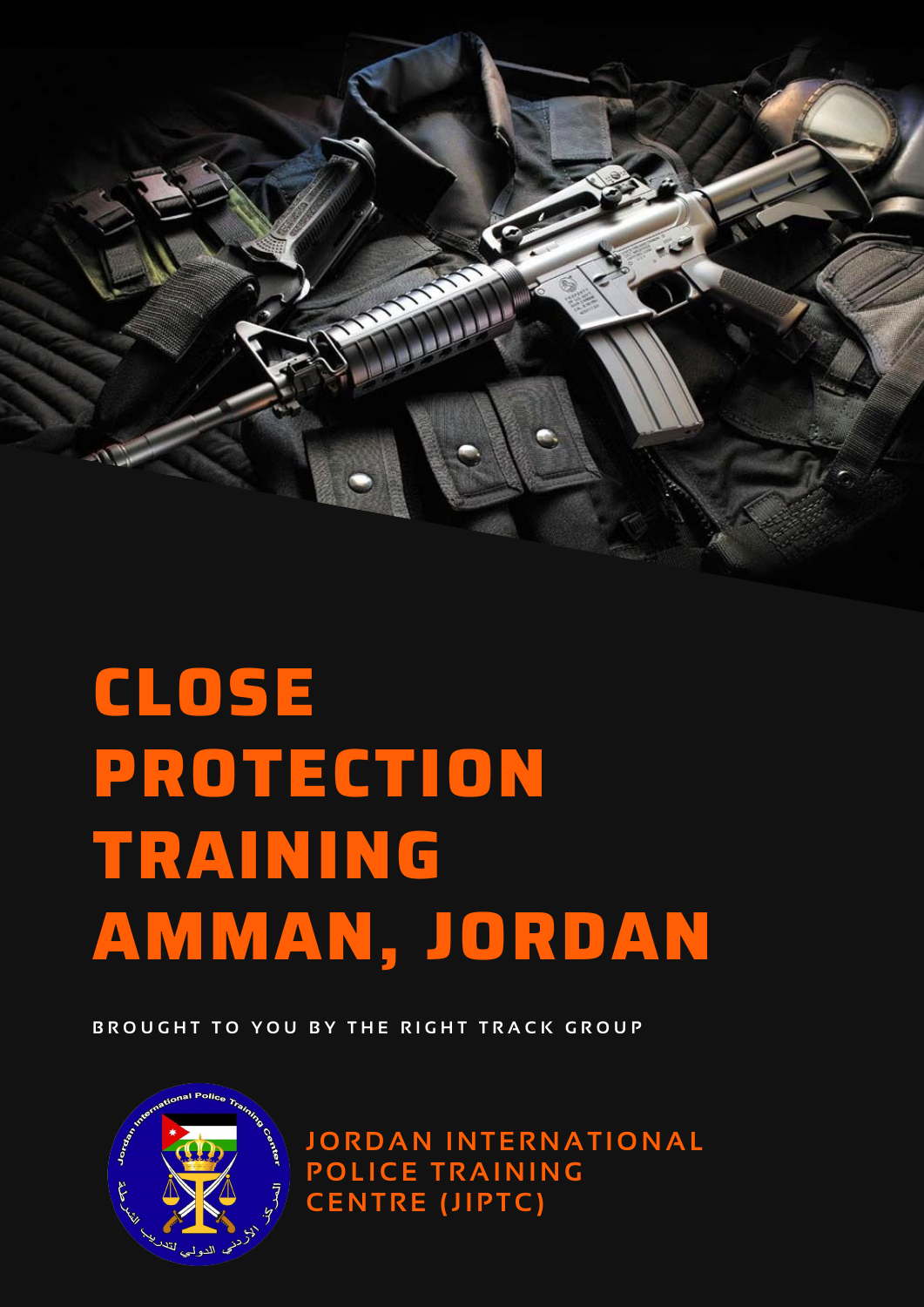# **TRAINING PARTNERS**

Jordan International Police Training Centre (JIPTC) was established in 2003 under the Direction of His Majesty the King.

The Primary Vision of JIPTC is to be an Efficient Modern Security Institution Supporting the Comprehensive Security at Local, Regional & International Level.

The Right Track Group of Companies have been in operation since 2006 and since its inception have grown to be a Global Provider of Security Training with Training Facilities and Affiliates from North America, Europe & Middle East.

At Right Track we not only provide Internationally Accredited Training but we also engage Security Operatives in some of the World's Most Austere and Hostile Environments.

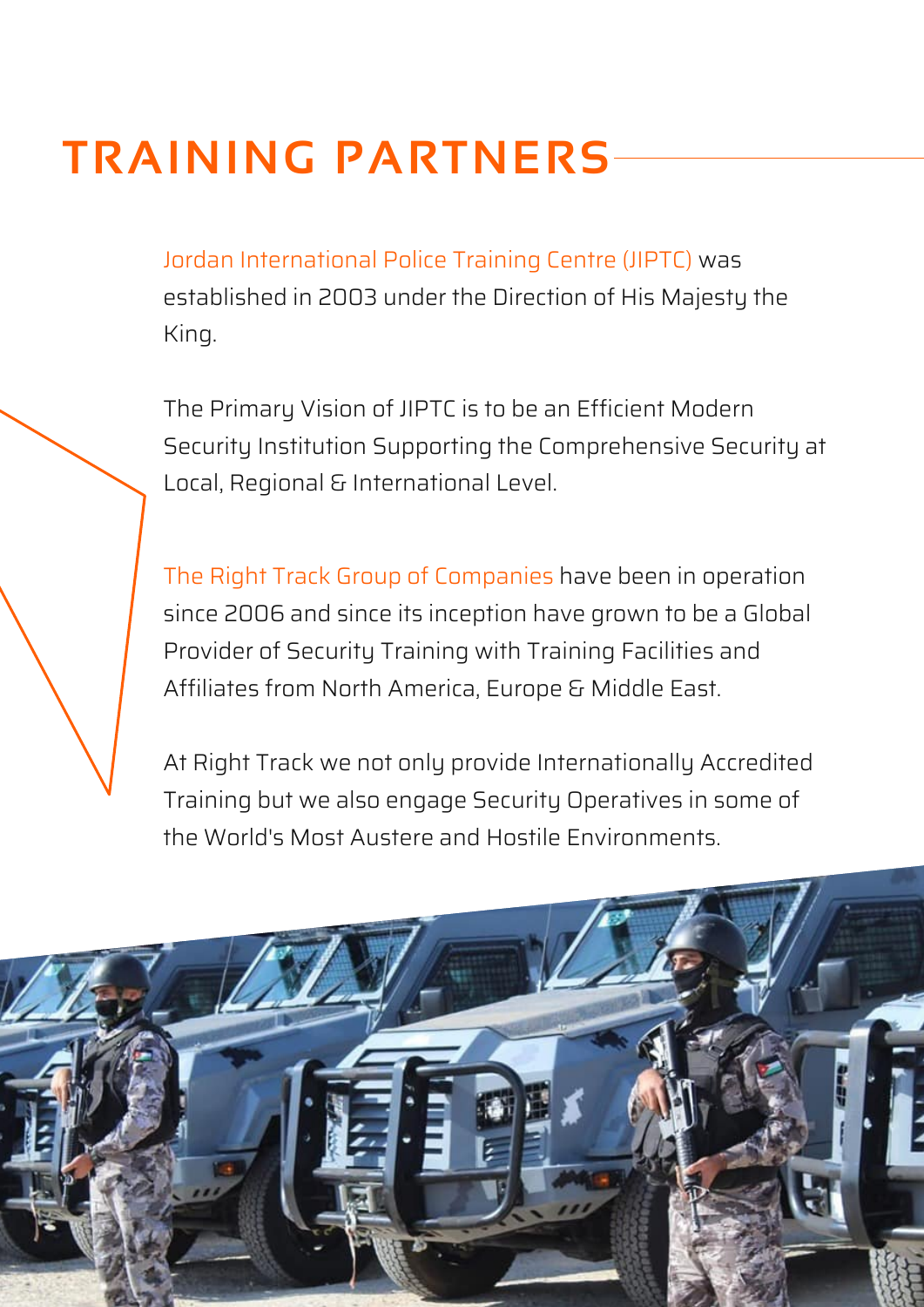# **CLOSE PROTECTION**

#### Level 3 International Certificate in Close Protection

The Level 3 International Certificate in Close Supervision is a qualification aimed at providing learners with the necessary knowledge and understanding to work as a close protection operative within the private security industry.

It should be noted that the completion of this qualification does not permit a learner to apply for a SIA license to work as a close protection operative within the UK but rather it is intended for Operatives who wish to operate outside the UK

This qualification has been developed using standards from the HABC Level 3 Certificate for Working as a Close Protection Operative within the Private Security Industry (QCF).

#### Qualification Structure

This qualification is delivered through 13 Learning Outcomes

- Understand the roles and responsibilities of the Close Protection Operative
- Know the importance of threat assessment and risk management
- Know surveillance techniques
- Understand venue security operations
- Know how to design and demonstrate operational planning
- Know the importance of interpersonal skills
- Know the importance of teamwork
- Know the importance of reconnaissance
- Know how to conduct close protection foot drills
- Know the importance of planning and selecting routes
- Know vehicle movement tactics and operations
- Know the search techniques and procedures for close protection operations
- Know how to apply conflict management techniques while providing close protection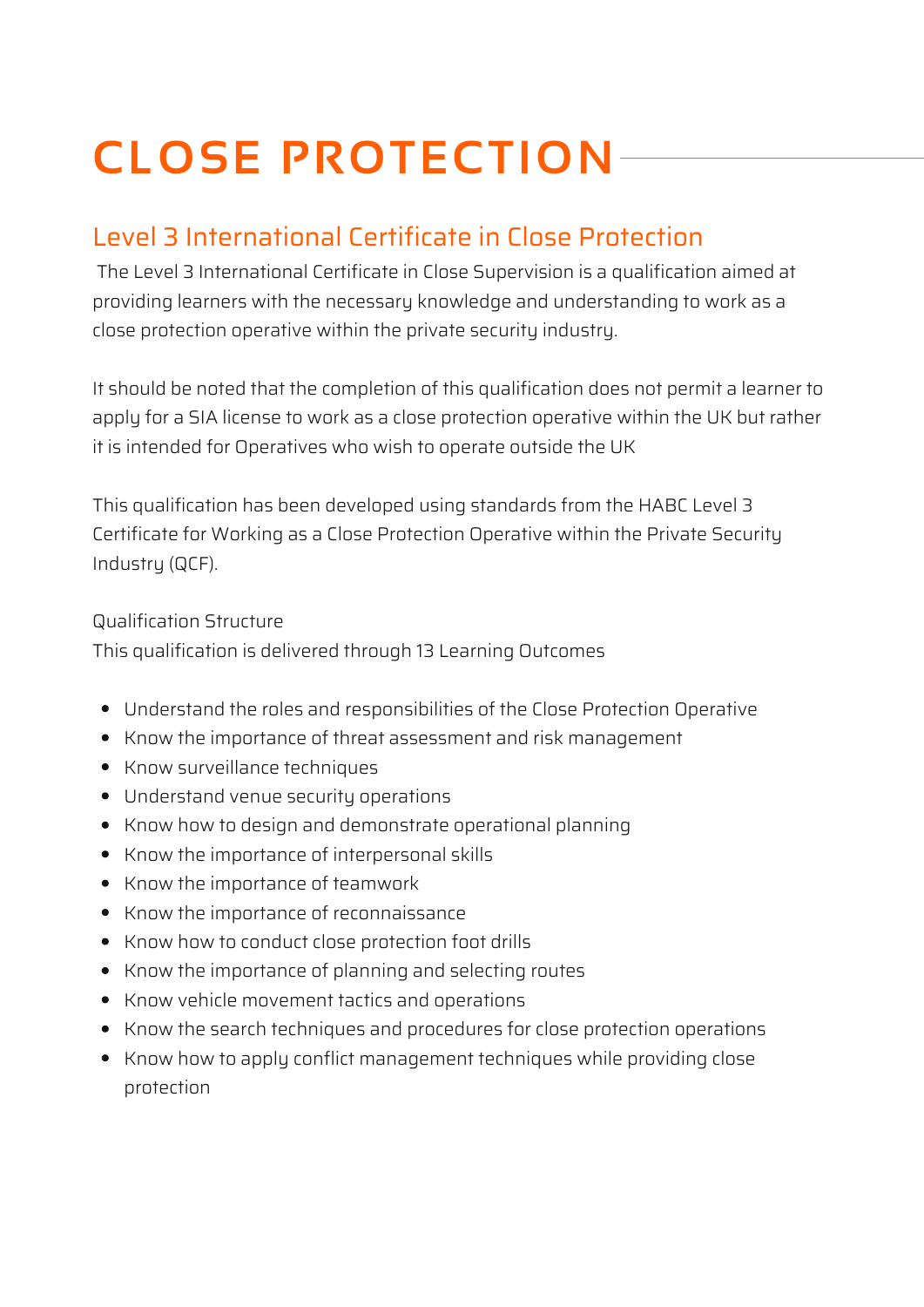

### **ALSO INCLUDED IS:**

#### **TACTICAL MEDIC**

Our Tactical Medic Course combines Theoretical & Practical Training with a Primary Focus of Dealing with Emergency Situations while Under Fire or in Hostile Situations. Primary Casualty Care & Casualty Care are the main focus of this Course.

#### **PROTECTIVE DRIVING**

The Protective Driving Course focuses on the three main .aspects of Protective Driving from Evasive, Defensive and Offensive Driving. Core principles includes keeping both your VIP and Team Members safe and Avoid Danger, If you cannot Avoid you Escape and if you cannot Escape you Confront.

#### **TACTICAL PISTOL & TACTICAL CARBINE**

Four Days on the Shooting Range where we will bring everyone from absolute novice through to being competent and safe in the Use of both a Pistol as Primary Firearm and also with a Carbine as your Secondary Firearm. Field Stripping and Weapon Care will also be taught on this course